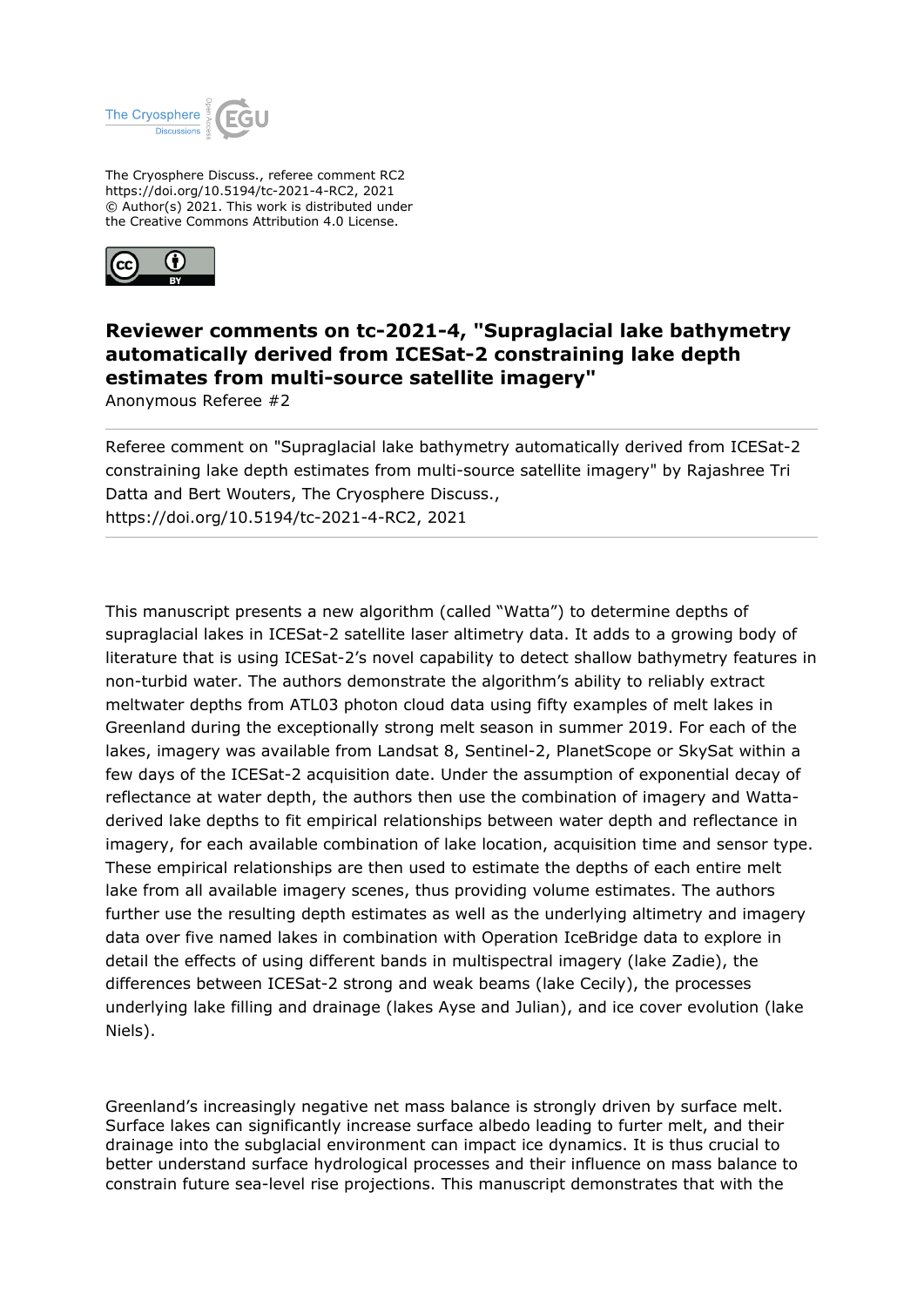new ICESat-2 laser altimeter it is now possible to reliably measure supraglacial lake depths from space in an automated fashion. While this has been the topic of some other recent publications, to the best of my knowledge this manuscript is the first to utilize ICESat-2 data for satellite-derived bathymetry estimates over supraglacial lakes. The authors are also the first to combine bathymetry results from ICESat-2 with commercially available ultra high-resolution imagery from Planet Labs to demonstrate how our understanding of surface hydrology can be improved by exploiting a diverse range of satellite remote sensing products resolving complex supraglacial hydrological systems at process-relevant scales.

I therefore believe that the methods introduced in this manuscript present a significant improvement upon the current state of research on supraglacial hydrology. Building upon the methods presented here should be a promising way forward, towards ice sheet wide generation of meltwater volumes from observations. Thus, the manuscript is an important contribution to the current literature, and its results should be of interest to the broader polar science community.

#### **Major concerns:**

- *Lack of evidence for sub-surface ice layers:* The manuscript often refers to ice cover on melt lakes as well as sub-surface ice layers without showing evidence that such features are indeed present. In fact, most of the features that are described as "subsurface ice layer" very well match the appearance of "second return" artefacts that result from the ATLAS sensor being saturated due to specular returns from flat surfaces, and many photons returning to the instrument during its dead-time without being detected. This issue is also briefly described in Martino et al. (2020), and further detailed in the "Specular Returns" section of the known issues document for the ATL03 product. I would highly recommend that the authors consult these two sources and decide whether they are still convinced that these second returns are signals from subsurface ice layers rather than just artefacts in the data. If so, I would like to see convincing evidence for the claimed widespread existence of such sub-surface ice layers in a revised manuscript.
- *Insufficient information to make methods repeatable:* One of the main objectives of this manuscript is to present the new Watta algorithm. Yet, the algorithm is not described in much detail, and the information provided is certainly not enough to replicate the results in this study. I think the easiest way to fix this would be to archive the already existing matlab code on a platform such as Zenodo (which was used by the authors to archive the lake depth data set). If the authors do not want to share their code, I think that they should provide some more detailed pseudo code (including a list of parameters and chosen values), or a more detailed text description at the very least. Furthermore, from the information provided in the manuscript, it does not seem possible for readers to check the underlying data themselves. This means that it is very hard to verify any claims made based on "visual inspection". No locations are given for the lakes under consideration, and ICESat-2 data is only referred to by its track number (not the spot, so this could refer to any of the six beams) and plotted against along-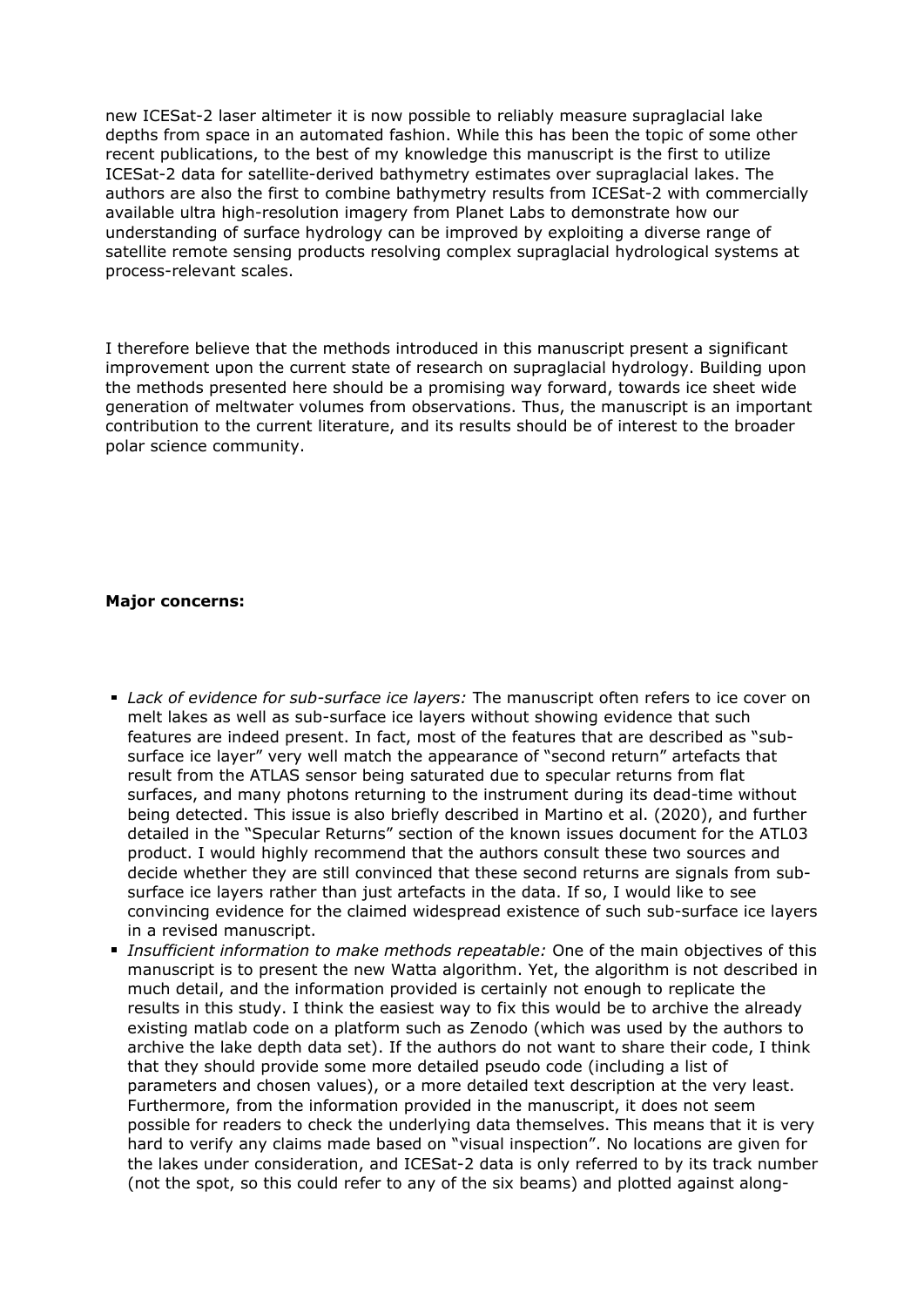track distance with the zero point seemingly arbitrarily chosen. At the very least, I think that the authors need to provide latitude and longitude coordinates for each of the lakes considered in this study and to specify the ICESat-2 spot (GT1L, GT1R, GT2L, GT2R, GT3L, GT3R) for each lake section used with Watta. This information could be included in table S1 in the supplement. Since each of of the lakes has an associated ICESat-2 overpass, this information could be automatically extracted directly from the corresponding ATL03 or ATL06 data by, for example, using the median latitude for each of the segments shown and then querying for the corresponding longitude along the ground track. (Other information useful to readers (spot, beam type, acquisition time, etc.) could easily be printed out at the same time.)

## **Minor concerns / suggestions:**

- I think some similar ICESat-2 shallow bathymetry literature should be cited. There are a few articles out there with similar methodology, just applied to satellite-derived bathymetry outside the polar regions. Examples would be Albright and Craig (2020) or Thomas et al. (2020).
- It is unclear to me how the numbered lakes relate to the named lakes. Some sort of explanation for choosing to refer to some lakes by numbers and some by names should be included. A map with the locations of all lakes would be great.
- It is not clear to me from the text how geolocation and co-registration relate to each other here. Can you explain how matching the ATL03 point cloud with the GIMP-2 DEM to reduce square error will improve the co-registration between ICESat-2 and Landsat 8 data? To my understanding, GIMP-2 DEM elevations are mostly derived from WorldView stereo imagery, and if there is a significant difference in acquisition time between the image underlying the DEM and the Landsat 8 / ICESat-2 lake observations then surface topography could have changed significantly in the meantime due to ice flow or surface processes. With a geolocation accuracy of roughly 5 meters for both ICESat-2 and Landsat 8, I would assume that simply mapping both datasets to the same CRS would give better results than the intermediate use of DEM elevations. Admittedly, this might be me not fully understanding co-registration, yet it would be nice to be provided with some more detail/explanation, or to see evidence that this intermediate step using DEM elevations actually improves the method in a meaningful way.
- The results shown on the figures could be made somewhat more accessible to readers: I would suggest to plot any ATL03 data with latitude on the horizontal axis while also including a scale bar for along-track distance. This, along with the information about which ICESat-2 track and spot is shown on which date, would already be enough for readers to figure out where to find all the underlying data. Plotting ICESat-2 ground tracks on top of imagery or image-based depth estimated wherever applicable would help readers with visual verification of some of the claims made in the text. A graticule on some maps/imagery would help as well.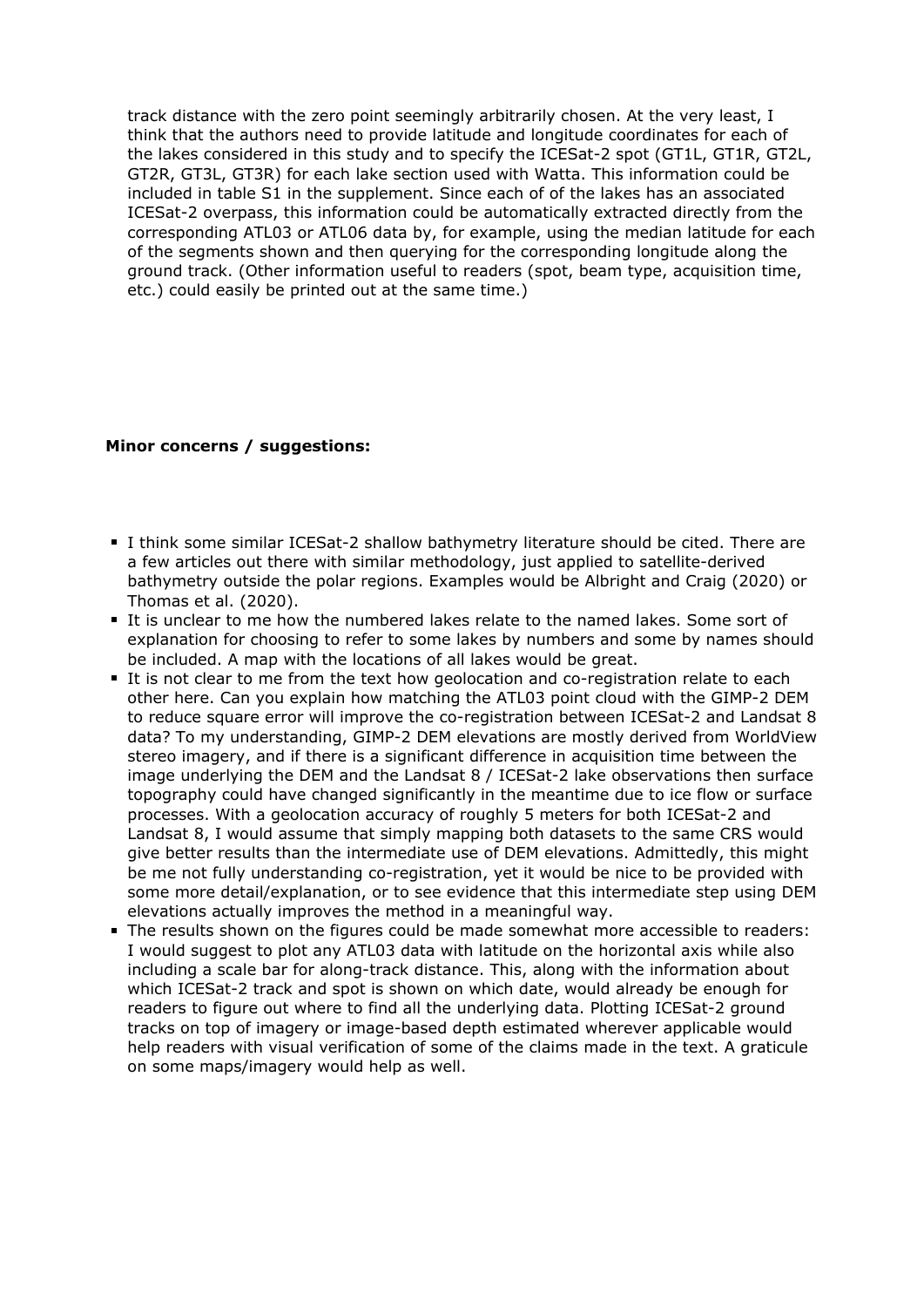## **Line-by-line comments:**

- Line 14: From just reading the abstract it is unclear what is meant by "corrected" depth.
- Line 17: Landsat 8
- Line 18: You are stating 46 lakes, but I am counting 45 lakes in table S1, plus the five named lakes in Figure 1 for a total of 50 lakes?
- Line 22: please spell out CAMBOT the first time you use it (Continuous Airborne Mapping By Optical Translator)
- Line 40: You mention "both ice sheets" here, yet surface melt in Antarctica has not been discussed. While this paper only uses data over Greenland, I think it would be beneficial to briefly mention surface melt in Antarctica and how it is believed to be connected to ice shelf disintegration via hydrofracture.
- Line 54: Since you specify for Sentinel-2, can you specify what the "higher spatial and temporal resolution" is?
- Line 56: This sounds very wordy. Could simply say "ICEsat-2 now makes it possible to replace…"
- Line 60: typo (bathymmetry  $\Box$  bathymetry)
- Line 64: I am sceptical about the presence of ice layers under the water surface. See above in the major concerns section.
- **EXA** Line 64: Maybe here I would specify that by "the native resolution of the ATL03 photon cloud" you mean the 0.7m laser pulse frequency in along-track distance
- Line 65: typo (wen  $\Box$  when)
- Line 85 / Figure 1: Can you add latitude and longitude labels, or preferably a graticule in the right panel? Please also specify in the caption that  $RGT = ICESat-2$  "Reference Ground Track", not "repeat ground track". The ground tracks that should be repeated (in the polar regions) are the six spots GT1L, GT1R, GT2L, GT2R, GT3L and GT3R for each numbered track. The RGT should be the point directly at the nadir, so unless ATLAS is pointing off-nadir it should fall right between GT2L and GT2R.
- Line 92: This paper is largely about ICESat-2 so you might want to spell it out: "Ice, Cloud, and Land Elevation Satellite" and possibly ATLAS = Advanced Topographic Laser Altimeter System
- Line 98: It is unclear to me what you mean by "using x signal photons per shot". Are you referring to the expected number of signal photons that ATLAS will detect per pulse? Are these values over land ice? Is there a citation for these values?
- Line 101: typo (MacGruder  $\Box$  Magruder)
- Line 114: TOA has not been defined before  $\Box$  top of atmosphere
- Line 121: It is unclear to me here what the role of the DEM is in geolocation.
- Line 124: "each area was approximately on average" makes no sense?
- Line 137: There are only 45 lakes in the supplemental table?
- Line 150: I think it might be good to point out somewhere that if the empirical estimates are "time, location and sensor specific", then your method is currently limited to producing valid depth estimates for imagery scenes that overlap with an ICESat-2 overpass over a melt lake within that scene and a three-day window. This is a limitation that the physical models don't have.
- Line 166: How are "outliers" detected?
- Line 191: What you describe here sounds exactly like artefacts in the data that come from ATLAS's dead-time when the sensor is oversaturated by a specular return. If you really believe that this is sub-surface ice in some cases, then I would need to see evidence for that to be convinced. (see major concerns section)
- Line 201: missing full stop after "lake edges"
- Lines 205-208: It is not clear from the text how matching the ATL03 point cloud with the GIMP-2 DEM to reduce square error will improve the co-registration between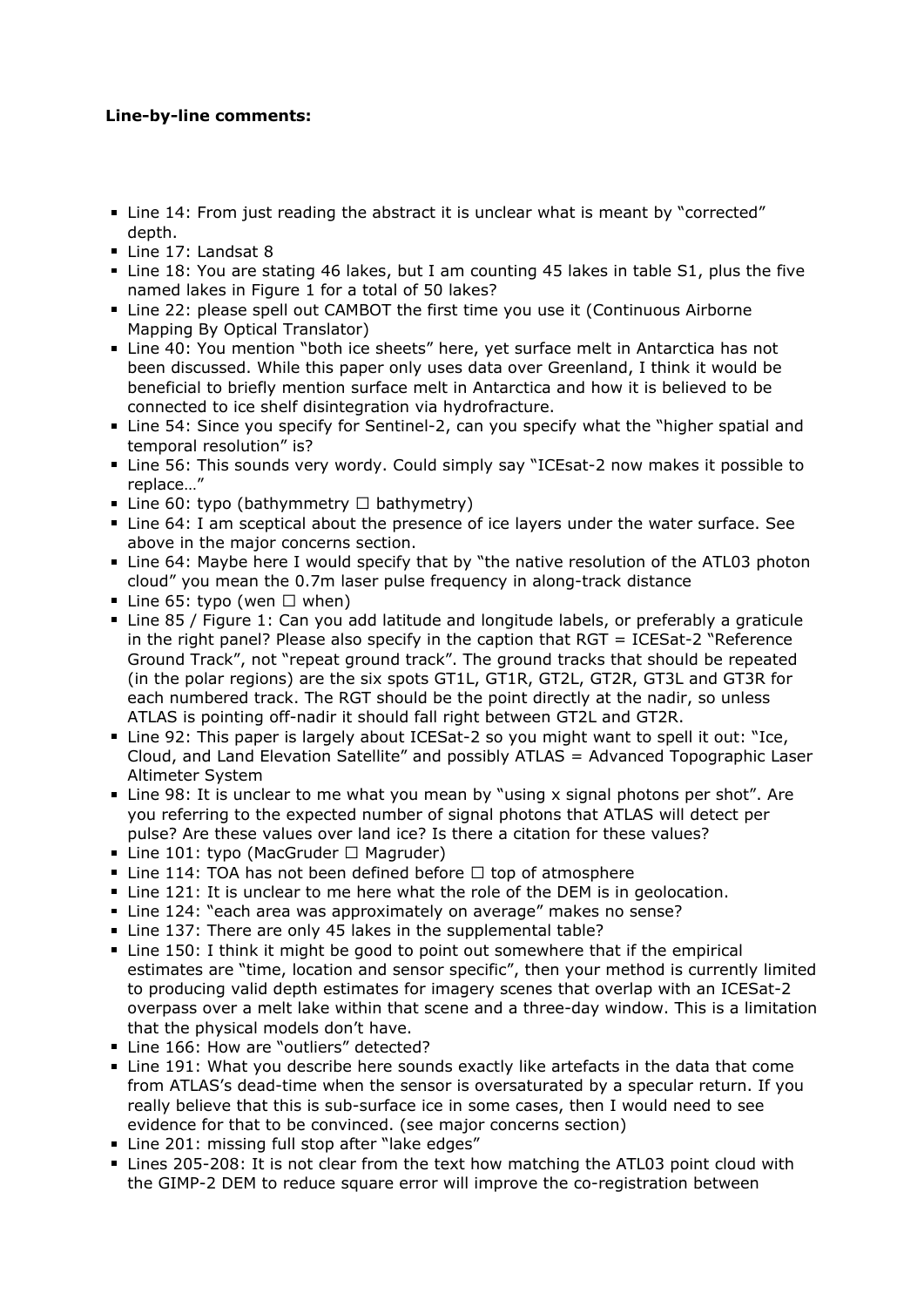ICESat-2 and Landsat 8 data. GIMP-2 DEM elevations are mostly derived from WorldView stereo imagery, and if there is a significant difference in acquisition time between the image underlying the DEM and the Landsat 8 / ICESat-2 lake observations then surface topography could have changed significantly in the meantime due to ice flow or surface processes. With a geolocation accuracy of roughly 5 meters for both ICESat-2 and Landsat 8, I would assume that simply mapping both datasets to the same CRS would give a better co-registration than the intermediate use of DEM elevations. If this is not the case, it would be nice to see some sort of proof that this intermediate step using DEM elevations actually improves coregistration.

- Line 208: Do you mean a margin of 0.2 degrees in latitude and/or longitude?
- Line 217: two commas after NDWI ice, missing full stop before "Boundaries".
- Line 224: typo (MacGruder  $\Box$  Magruder)
- LIne 225-226: "a line 6m in each direction perpendicular to the ICESat-2 beam" seems like a rather confusing way to describe a circle of 6 m radius around the location of the photon.
- Line 230 / Figure 3: Please plot the ground track of the ATL03 data shown in the top left panel on top of the depth estimates shown in the bottom left panel. Please spell out "Elevation" and "Along-track distance" in the top left panel. Also, why is along-track distance going from roughly -50 m to 800 m? I think the ICESat-2 convention is that along-track distance is measured from the last equator crossing? It would probably be more helpful for the reader if elevation was plotted against latitude, with a scale bar indicating along-track distance.
- Line 245: spell out "2"  $\Box$  two
- Line 259-260: If performance evaluation is done by "visual inspection", it would be nice if the reader could also get to see a few examples of imagery with precise ICESat-2 ground tracks plotted on top, for their own visual inspection.
- Line 260: correlation coefficient between what? NDWI and Watta-derived depth?
- Line 264-265: "reference ground track (RGT) 1222, Lake 3 in Fig. S4": Should be referring to Fig. S3.
- Line 265-266: "the presence of subsurface ice did not always preclude the presence of a strong bottom return"  $\Box$  This suggests to me that it's even more likely that this "subsurface" ice layer might not exist, and that it's actually the sensor saturation and dead-time effect. (see major concerns section)
- Line 266: "(e.g. Lake 7, RGT 1169, Fig. S4)": Should be referring to Fig. S3. Also, I don't really see anything indicative of subsurface ice in Lake 7, RGT 1169, Fig. S3.
- $\blacksquare$  Line 279: It sounds like you are using the R^2 for performance evaluation of the empirical model, but this would mean to evaluate the model on the data that was used to generate the model in the first place. So it should be made clear that the R^2 cannot be considered a performance metric for a model across an entire lake basin, and rather that it merely indicates how well you were able to fit the empirical model to the data along the given ICESat-2 ground track. However, the underlying model is rather simple and based on physics, so overfitting is probably not much of an issue here.
- Line 292: typo (there're were  $□$  there were)
- Line 293-294: "future users would be able to select bands or combinations [...] that provide the greatest fidelity to ICESat-2 based observations": I know what you mean by that, but the way it is phrased it sounds like a bulletproof recipe for overfitting the data...
- Line 304: Technically GT3L describes a "spot", not a beam. Two beams (one strong, one weak) will alternate in pointing at that particular spot, switching off whenever ICESat-2 performs a yaw flip.
- Line 309: typo (lake  $\Box$  lakes)
- Line 313 / Figure 5: "Sentinel-2 (l,m) and Planet SkySat (n,o)": should be "Sentinel-2 (k,l) and Planet SkySat (m,n)". Also, what does the red box in panel c indicate?
- Line 328 / Figure 6: Can you show the ICESat-2 ground track on the right panels? It is very hard to see what is going on without that information. Also, it is pretty clear from context what the abbreviations Sent/LSat/SSat/PS/R/G mean here, but at least